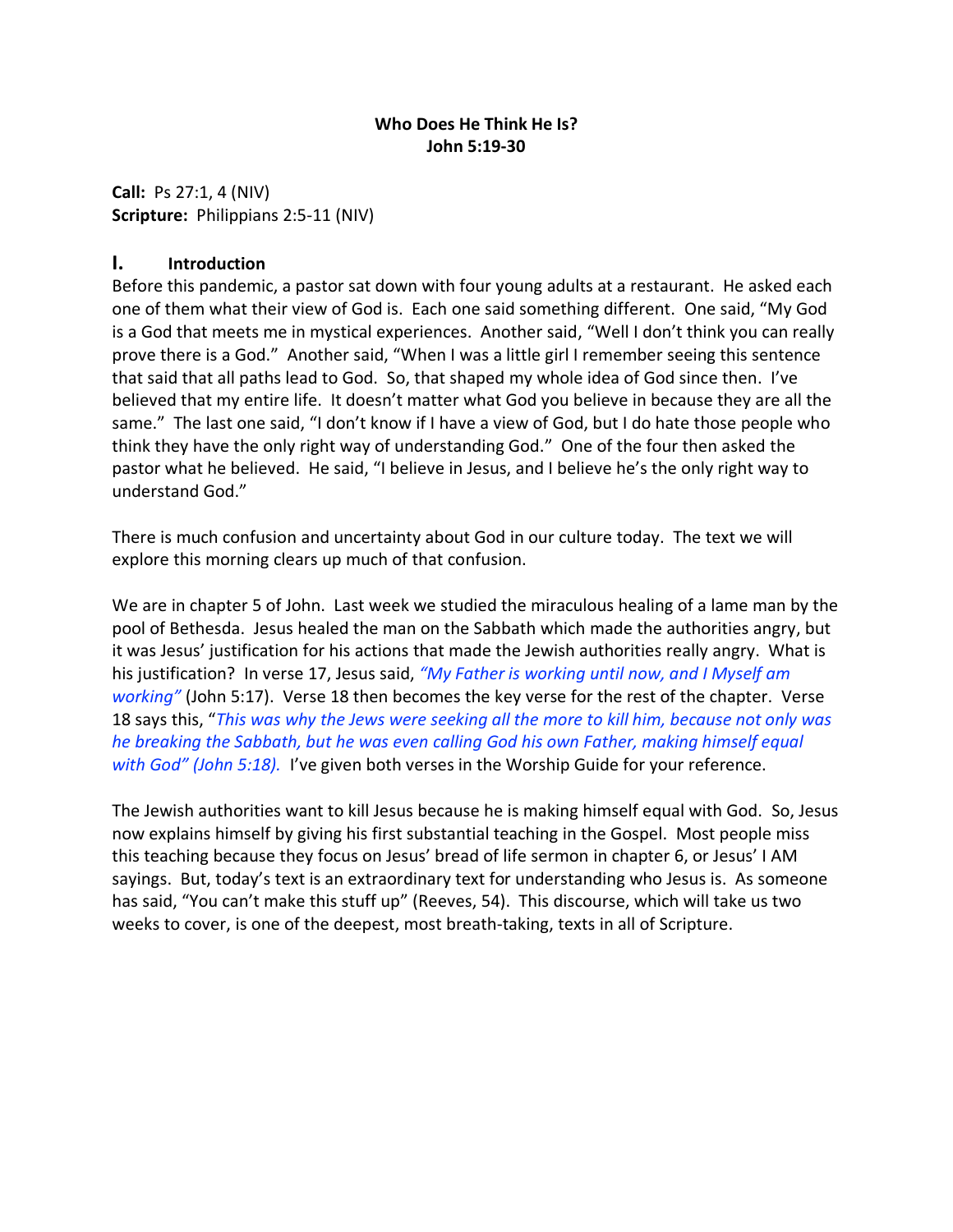

And, for this text, it might be good to keep the worship guide in front of you as it is a difficult text. Also, this diagram will govern our studies this morning. You can see how we move through the outside verses, listening to Jesus touch on his union with the Father, his "marvelous" works and his authority over life and judgment. And, because of these things, we get the culmination of this text which is the Good News of verses 24 and 25.

# **II. Union (19-20a, 30)**

*19 So Jesus said to them, "Truly, truly, I say to you, the Son can do nothing of his own accord, but only what he sees the Father doing. For whatever the Father does, that the Son does likewise. 20 For the Father loves the Son and shows him all that he himself is doing.*

*… 30 "I can do nothing on my own. As I hear, I judge, and my judgment is just, because I seek not my own will but the will of him who sent me. (ESV)*



### **A. The Dependent Union**

Jesus begins this important text with "truly, truly," meaning pay attention. Don't miss what he is about to say next, which is one of the most eye-opening and stunning declarations to ever be uttered in history. Jesus is going to give an exposition of the living God. In one short sermon, he is going to deconstruct the prevalent understanding of God in the first century, while constructing the true understanding of the living God.

Jesus begins by saying he can do nothing by himself. Indeed, the key here is not equality with God as if Jesus is another separate deity that is equal with God. What Jesus is going to emphasize is dependent unity with God. He and the Father are separate persons but act in perfect harmony and cooperation. We often hear of two minds thinking alike or even more, two hearts beating as one. Maybe that's a human way of thinking of what Jesus is saying here.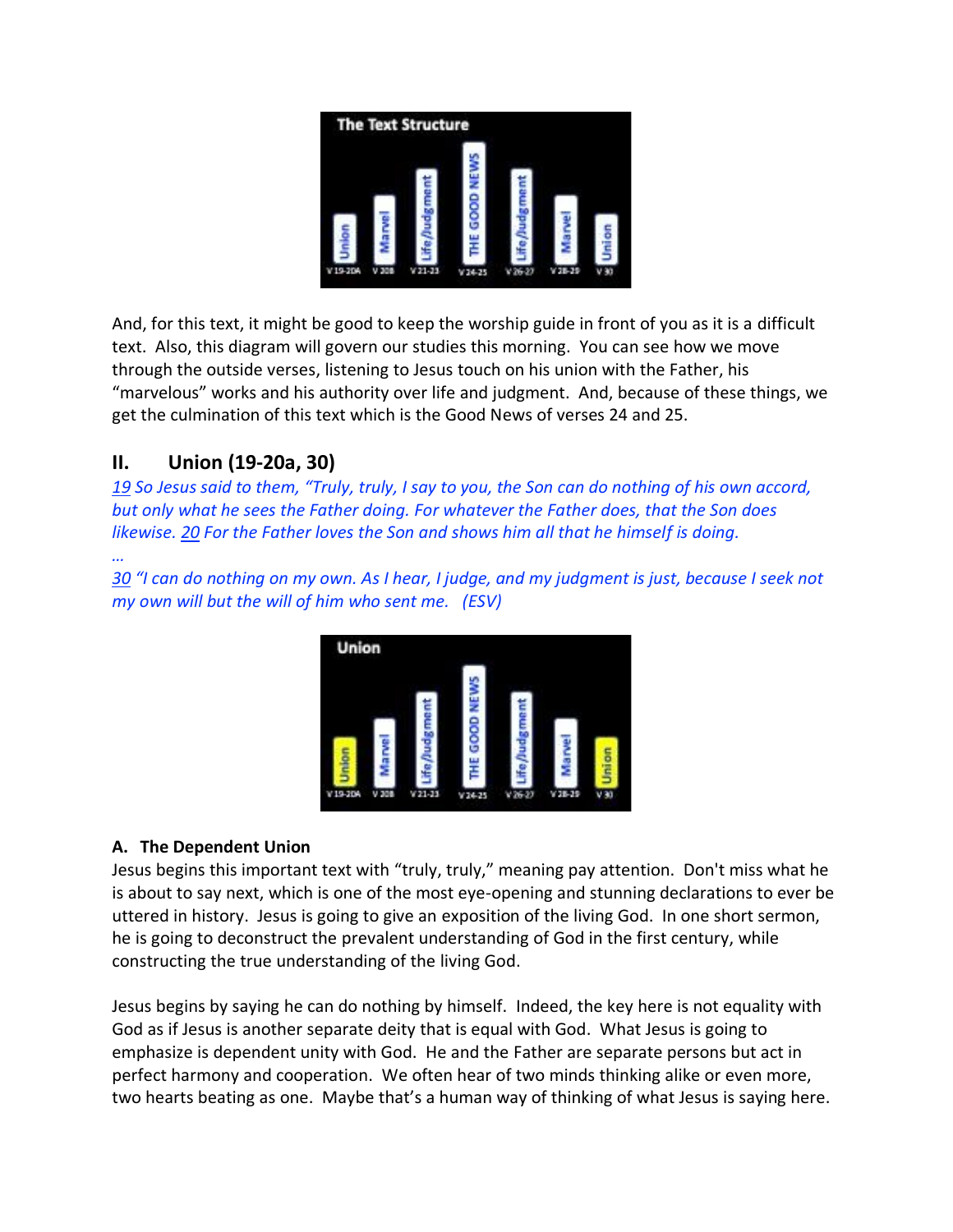What this means is if you want to know what God is like, look at Jesus. There is no God in heaven who is unlike Jesus. So, as someone has said, "Let's get rid of any horrid ideas that behind Jesus, the friend of sinners, there is some sinister being without compassion or mercy" (Reeves, 15).

#### **B. The Trinity**

And, of course, this brings in the doctrine of the trinity, although Jesus doesn't bring in the Spirit here. We know that the Spirit has permeated everything in this Gospel up until this point, and will continue to do so. But, here, Jesus does bring in the plurality of the Godhead, the trinity. And, at this point, people fade out because any trinity talk is heard as "a riddle wrapped up inside a puzzle buried in an enigma" (Johnson, 38).

"It's like the story of a worship pastor who on a Sunday morning led his congregation in the reading of the Athanasian Creed. This creed uses phrases like "we worship one God in Trinity, and Trinity in Unity, neither confounding the persons, nor dividing the Substance." And, phrases like, "the Father uncreated, the Son uncreated, the Holy Spirit uncreated." And, phrases like, "The Father incomprehensible, the Son incomprehensible, the Holy Spirit incomprehensible." And, after the worship pastor read that last line, he was heard to mutter under his breath, "the whole thing's incomprehensible!" " (Johnson, 38).

Yes, trinity talk is hard work, but it is so worth it. Why? Because trinity talk is God talk. As we are hearing in our text today, these are God's thoughts about himself. These aren't human thoughts about God. Jesus as God is telling us who he is. It's extraordinary!

And, his statements here are not meant to blur the distinctions between the Father, Son and Spirit. The trinity *is* made up of three distinct persons, but their actions, wills and purposes are in complete agreement (Klink, 285).

### **C. The Love**

Jesus was and is in perfect union with the Father, in dependent unity with Him, a relationship defined by perfect love. Verse 20: "*For the Father loves the Son."* In chapter 14, we get the complementary truth that the Son loves the Father (14:31). Love is what defines this relationship. At the center of our universe is a relationship of love. It is deeply, deeply personal.

The Trinity is engulfed and pervaded by love. Augustine, the great theologian of the 4<sup>th</sup> century said it this way, "The Father is the lover. The Son is the beloved. And, the Spirit is the bond of love between them." It's not a perfect analogy, but he's trying to get at the central truth that the trinity is defined by love. And, *because* it is all about love, it means God has to be a plurality of persons. For, if God was a single entity, a monad, he couldn't be love because there would be nobody to love.

#### **D. The Invitation**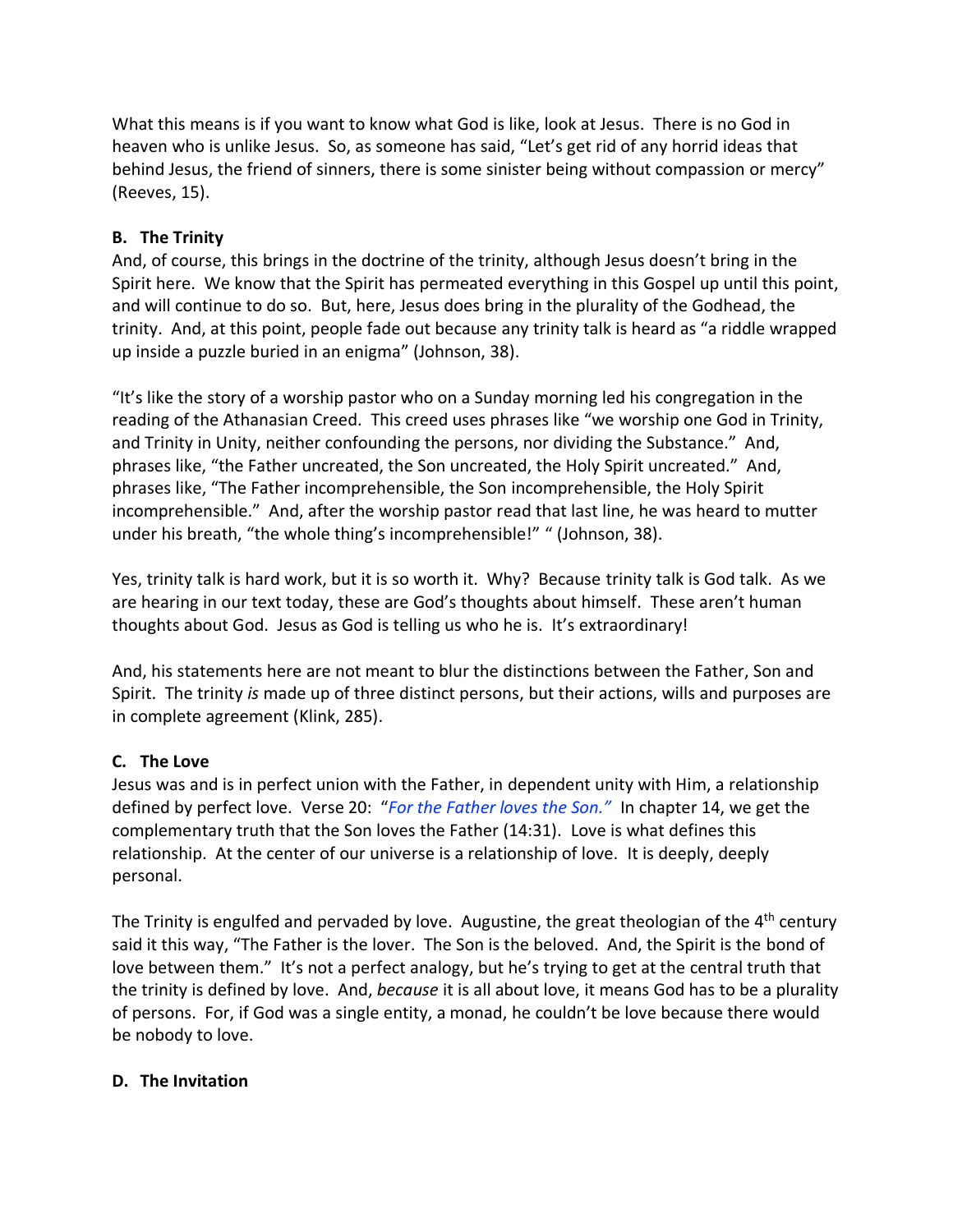And, what are the implications for us? We are invited into this love relationship as adopted sons and daughters, through the Holy Spirit. It is within this relationship that "we live and move and have our being" (Acts 17:28). Later in John, the night before the cross, when Jesus speaks of the vine and branches, he says, "Apart from me you can do nothing" (5). He goes on. "As the Father has loved me, so have I loved you. Abide in my love" (9). Remain in my love. Stay here in my love. The intimate relationship between Jesus and his Father is now duplicated between us and the Son. We are invited to abide in this love relationship. And, of course, this is what we are to reflect to the world. This is how the world will know us, by our love.

So, that is union. We now move to the next section called Marvel, verses 20b and 28-29.

## **III. Marvel (20b, 28-29)**

*20b And greater works than these will he show him, so that you [*all*] may marvel. …*

*28 Do not marvel at this, for an hour is coming when all who are in the tombs will hear his voice 29 and come out, those who have done good to the resurrection of life, and those who have done evil to the resurrection of judgment.*

Jesus has just healed a lame man who was lame for 38 years, but he says, "You ain't seen nothing yet!" "Just you wait, just you wait" as they sing in Hamilton. There are greater works coming, God's works, done by Jesus, so that the Jewish leaders will be amazed, as they should have been with the healing of the lame man.

Indeed there are more wonders coming, culminating in a dead man coming out of the tomb after being dead for 4 days. But, even beyond that, Jesus points toward the final resurrection and judgment, topics which we will take up in our next section: Life and judgment, verses 21- 23 and 26-27.

### **IV. Life and Judgment (21-23, 26-27)**

*21 For as the Father raises the dead and gives them life, so also the Son gives life to whom he will. 22 For the Father judges no one, but has given all judgment to the Son, 23 that all may honor the Son, just as they honor the Father. Whoever does not honor the Son does not honor the Father who sent him.*

*…*

*26 For as the Father has life in himself, so he has granted the Son also to have life in himself. 27 And he has given him authority to execute judgment, because he is the Son of Man.*

#### **A. The Keys**

Jesus now turns to life and judgment, and his authority over them. We talked about the keys last week with this slide. Let me give a brief summary for those who may have missed it. Jesus had healed the lame man on the Sabbath which caused the Jewish authorities to wrestle with not only man working on the Sabbath but also God working on the Sabbath. If God works on the Sabbath, what kind of work does he do? Most Jewish leaders held that God is always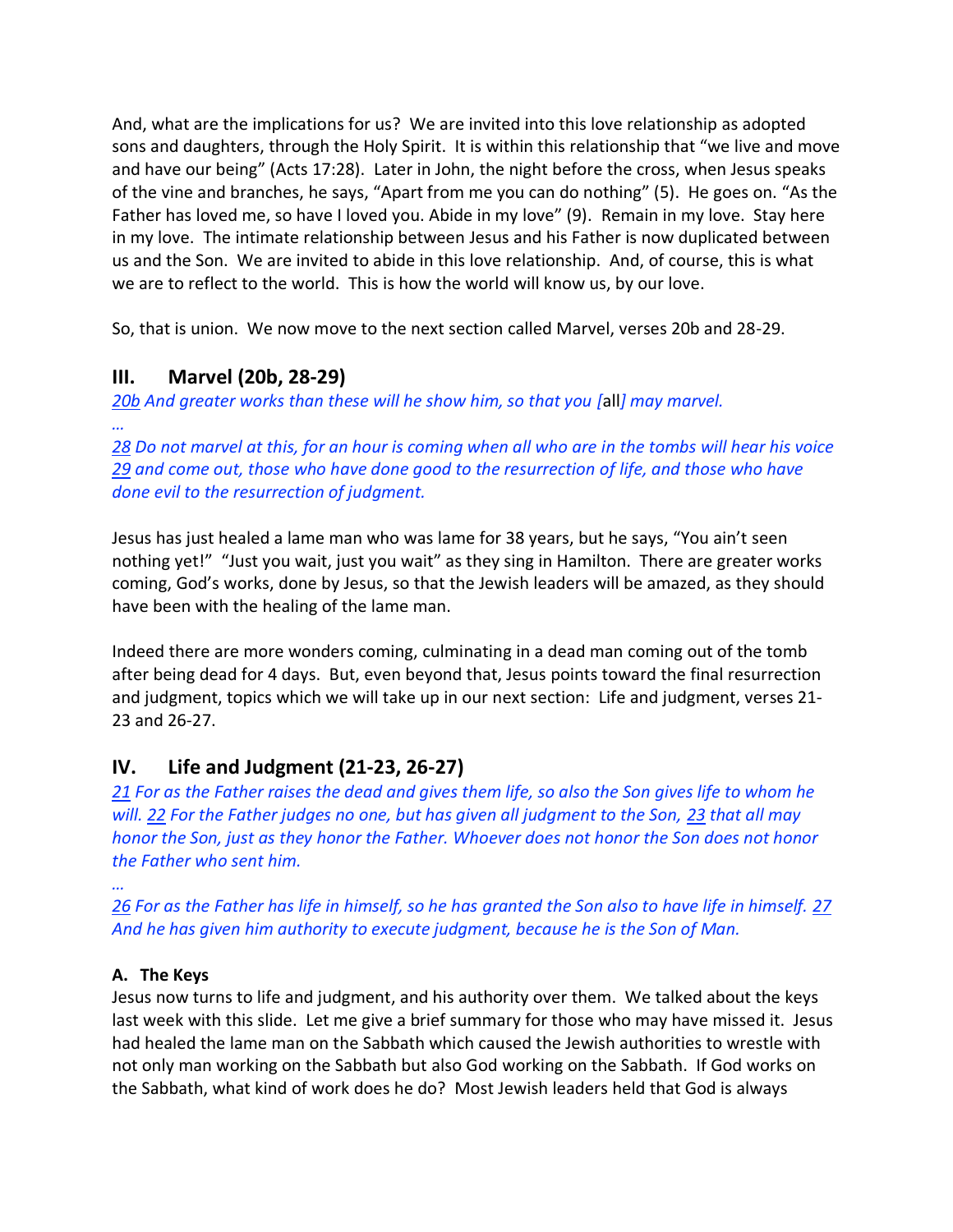working, sustaining the world moment by moment. And, from man's perspective, this work was visible in three ways, as one Rabbi said: "God has kept in his hands three keys which he entrusts to no one else:

- 1. The key of rain.
- 2. The key of birth.
- 3. And, the key of the resurrection of the dead" (Brown, 217).

And, it was clear to everyone that he used these three keys on the Sabbath, because on the Sabbath it may rain, a birth may happen and someone may die.

In these verses right here, Jesus is claiming the authority to use the keys, and, specifically, to use the key of birth, or life, and the key of judgment. Let's look at these two keys separately, with judgment first.

#### **B. The Key of Judgment**

All judgment has been given to the Son. Paul refers to this truth in his sermon at Athens in Acts 17. He says, *"[God] commands all people everywhere to repent, 31 because he has fixed a day on which he will judge the world in righteousness by a man whom he has appointed; and of this he has given assurance to all by raising him from the dead"* (Acts 17:30-31). That man is Jesus, God's Son. The Father has given all judgment to the Son, verse 22.

Other religious figures warn people that they must give an account for their lives at some point in the future. Jesus claims he is the one to whom everyone must give that account. Although Jesus has not come into the world to condemn the world, but to save the world, judgment and salvation are two sides of the same coin. And Jesus, as judge, is the decision point.

Additionally, verse 27, Jesus is the Son of Man. As we talked about back in May, the Son of Man is the heavenly judge who the prophet Daniel sees in Daniel 7 (Daniel 7:13-14). He is the divine being who comes to judge all nations of history and to inaugurate the kingdom of God.

#### **C. Why Judgment?**

And, why has the Father given judgment to the Son? Verse 23. In order that *all* may honor the Son like they honor the Father. All people. That all people would worship and revere Jesus as they do the Father God. In other words, to not honor Jesus is to not honor the Father. It means if we get Jesus wrong, we get God wrong. Jesus is defining the living God for us right here. That is what's at stake in these verses.

And, now we move to the key of life.

#### **D. The Key of Life**

Jesus has the key to life because of two reasons:

1. Because the Father has given him that key in verse 21, meaning Jesus can give life to whom he will.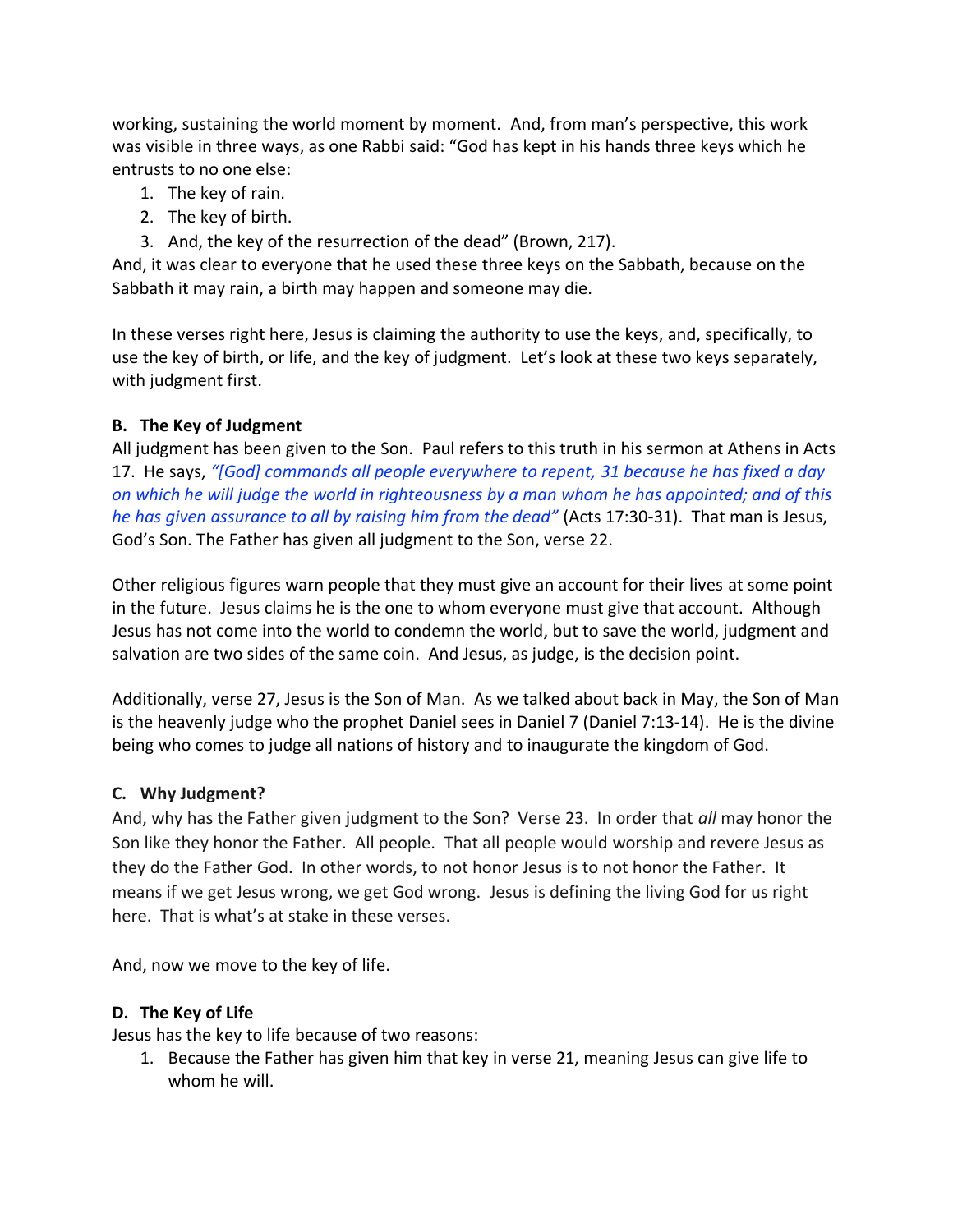2. But even more verse 26. The Son has life in himself, just like the Father. From our perspective, all forms of life we know of are borrowed life, owing their existence to someone else. For you and me, life was handed to us. We are receiving it for a little while, but at some point, we will have to give it back. Not Jesus. His life is self-existent and self-sustaining.

That's why other teachers and religious leaders can claim to know the path to life, but Jesus claims to be life! And, He can claim to be life even beyond the grave as he did in verses 28 and 29. He will repeat this claim in verse 25. He can give life to an official's son on his deathbed, but also, *"An hour is coming when all who are in the tombs will hear his voice and come out."* The dead will hear his voice? How?Because he has life, and he is life! It's like the valley of dry bones in Ezekiel (Ezek 37:7-8). The bones hear the voice of the Lord and come to life! Jesus, the Word, who became flesh and dwelt among us, is the sole source of life because he is life. Have you ever heard anyone speak this way?

Ok. We've now moved through the outside verses hearing how Jesus is in dependent union with the Father, and because of this, his marvel-filled works are the same as the Father's. And, how the Father has given Him authority over life and judgment. Now, we are ready to hear the Good News, verses 24-25 (as if all that other stuff wasn't good news).

## **V. The Good News (24-25)**

*24 Truly, truly, I say to you, whoever hears my word and believes him who sent me has eternal life. He does not come into judgment, but has passed from death to life. 25 "Truly, truly, I say to you, an hour is coming, and is now here, when the dead will hear the voice of the Son of God, and those who hear will live.*

#### **A. The Son = Jesus**

Who is this Son that he keeps referring to throughout this passage? It is him who is now speaking, verse 24, *"whoever hears my Word."* Jesus moves to first person right here, making sure his audience knows beyond a shadow of a doubt who the Son really is. It is the one standing right in front of them. On the Sabbath, when people's minds are filled with thoughts of God as creator, as sustainer, as judge and as resurrecter, Jesus breaks the human laws, then claims he, himself, has God's authority to do so.

#### **B. Death**

And, those who hear and believe will have life eternal. I happened to be at two memorials yesterday. As you all know, we had a memorial for our beloved Bill Harmon yesterday. I also attended another one. Memorials remind us of our own mortality. We don't talk about death or the brevity of our lives anymore except at memorials. At this memorial I was at yesterday for a grandmother with lots of grandkids, when she knew the end was near, she said this, "I can't wait to see Jesus face to face, but I can't believe how brief life is." Life is but a breath and then it is gone (Ps 144:4).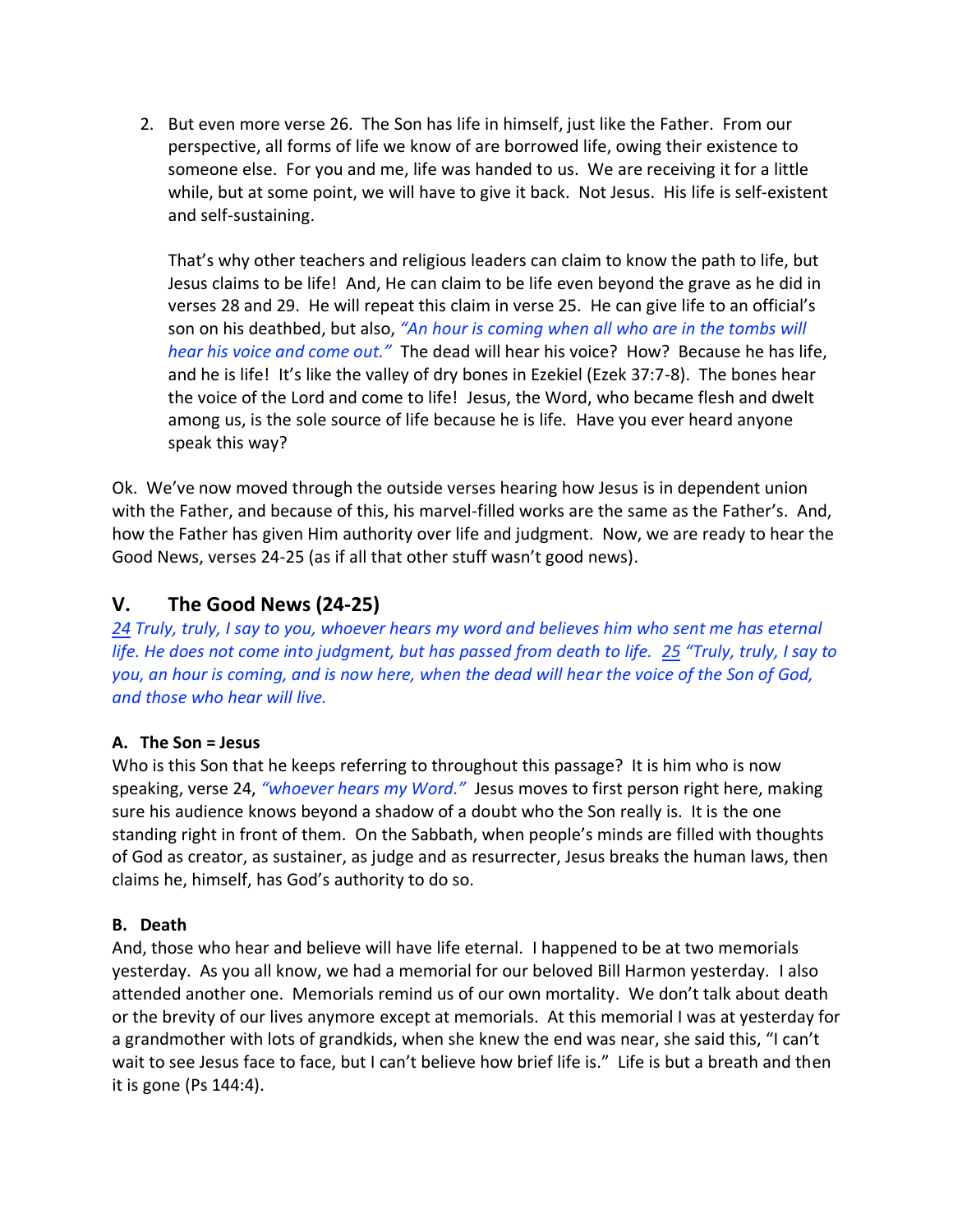I think it's interesting that churches used to be built right next to cemeteries. Why? Because it raised the question of our mortality every Sunday. Just by walking into church every Sunday, the question would arise, "How are you planning to deal with your mortality?" I guess churches not being next to cemeteries anymore points to a culture that deals with death by avoiding it. Jesus doesn't avoid it. Jesus answers it right here by saying he's the answer. The way to deal with death is to believe in him, the giver of life.

### **C. Belief**

And, when you believe, Jesus says you immediately enter eternal life. The one who "believes," in him *has* eternal life, now, in the present – not "will have" in the future – now in the present.

Eternal life in John doesn't necessarily point to the longevity of life or the quantity of life, rather it points to a *quality* of life. It is the life of God which - just happens to never end. And, Jesus' great claim here is that *he* alone can give this life. What life? A radically rich life, not as in money, but rich, as in fullness and beauty and love and joy and peace and hope. A radically rich life that is radically deep, radically fulfilling, and radically abundant. It is also indestructible. It is not lost due to changes in history, or changes in the economy, or changes in government, or changes in health or even death. This is eternal life! And this is the life that Jesus gives now by belief in him. Believe in Jesus and you have right now *"passed out of death into life"* (24).

### **D. Belief vs. Works?**

Today is the day of salvation. This is the good news, and it is so simple. It sounds too good to be true! You would think that such a rich life would require super spiritual conditions or super spiritual works. Nope. Simply by hearing these words of Jesus and believing in them, you move out of the realm of judgment and death, and into eternal life today. We move from the land of the dying to the land of the living and Jesus is the mover.

But, what about verses 28-29 which say that, on the last day, when the cemeteries will be emptied, Jesus will separate those who have *"done good"* from those who have *"done evil?"* Is more than belief required? Answer: No. In fact, in the next chapter, the people will ask Jesus what it means to do the work of God. Jesus answers like this, *"This is the work of God, that you believe in him whom he has sent"* (John 6:29). But, it's also true that throughout scripture, belief and behavior go together. Faith and fruit go together. They cannot be separated. Jesus cares deeply about how we live our lives, after all Jesus calls us to love our neighbors and our enemies, but it's not earning salvation, it's fruit from our belief in him. It's effort, but not earning. And, that is good news.

# **VI. Conclusion**

Well, that's our text for this morning. It is a deep and stunning passage to say the least. A summary of it might be this: The Father wants to give life. He desires for all people to be saved and come to a knowledge of the truth (1 Tim 2:4). That's why he sent his son Jesus into the world. And, Jesus is doing His work, even giving life and pronouncing judgment. The good news is that all who believe in him will find the life the father wants to give.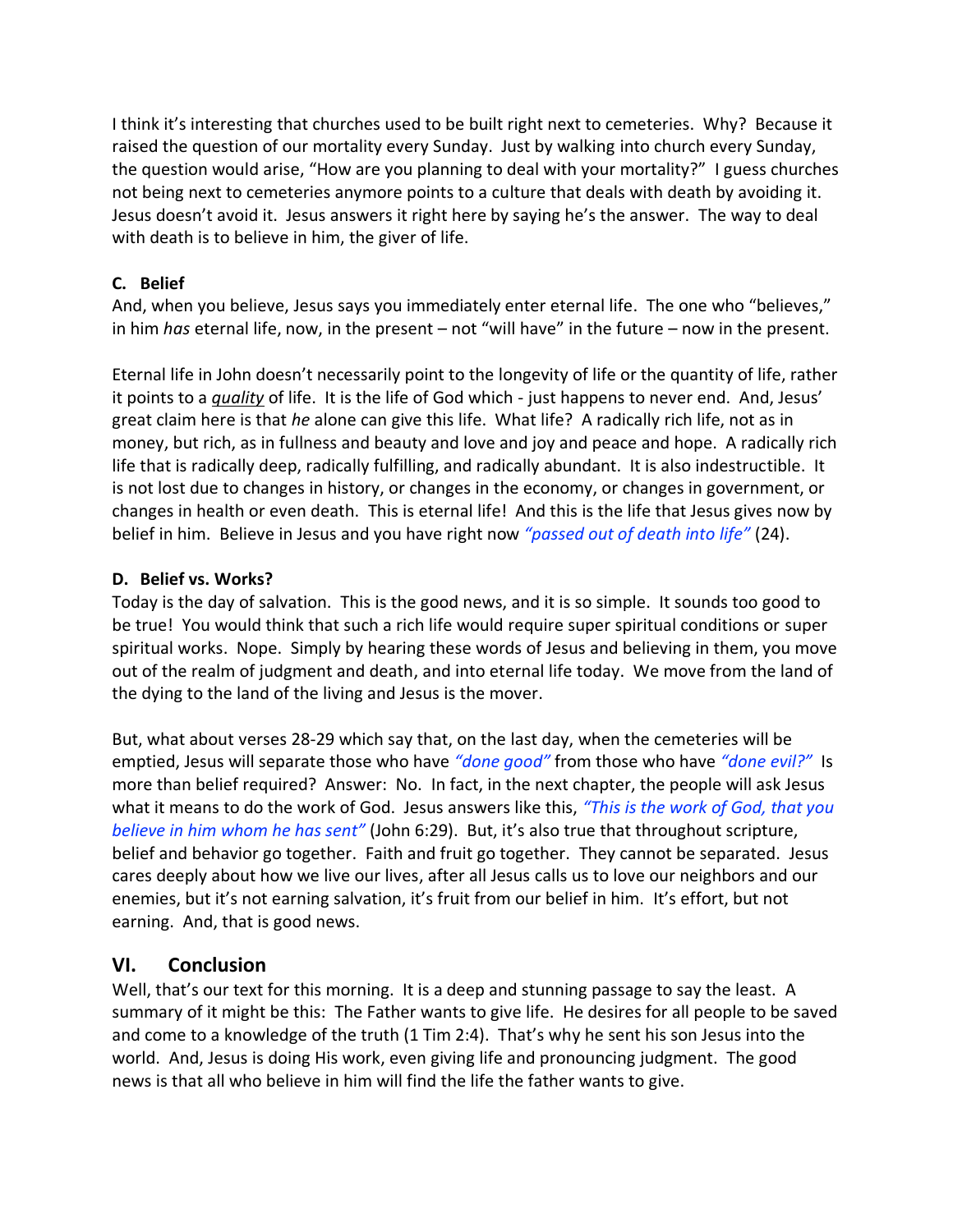Isn't it true that no one ever spoke this way? C.S. Lewis captures it best in this famous quote: On the one side, [Jesus gives us] clear, definite moral teaching. On the other, [Jesus has] claims which, if not true, are those of a megalomaniac… There is no half-way house, and there is no parallel in other religions. If you had gone to Buddha and asked him 'Are you the son of Bramah?' he would have said, 'My son, you are still in the vail of illusion.' If you had gone to Socrates and asked, 'Are you Zeus?' he would have laughed at you. If you had gone to Mohammed and asked, 'Are you Allah?' he would … have rent his clothes … If you had asked Confucius, 'Are you Heaven?', I think he would have probably replied, 'Remarks which are not in accordance with nature are in bad taste.' … The idea of a great moral teacher saying what Christ said is out of the question… The only person who can say these sorts of things is either God or a complete lunatic… We may note in passing that He was never regarded as a mere moral teacher. He did not produce that effect on any of the people who actually met Him. He produced mainly three effects – Hatred – Terror or Adoration. There was no trace of people expressing mild approval" (Lewis, 158).

In this text that we've explored this morning, Jesus has definitely moved out of a "mere moral teacher." It is as Lewis says, "simply out of the question." In this text, we are forced to come face to face with the truth that there are only two paths in life. There are only two options in life. No more. There simply is no third, fourth or fifth options. There are two. And one person stands as the center point of the decision, Jesus. Jesus is standing at the fork in the road. And, the great crisis is - what are you going to do with him? This is the great decision we all must make. Is he Lord, or is he a lunatic?

- If we choose to not believe him and call him a lunatic, he plainly says here that the destination is judgment and death. To not believe in Jesus is to be destined for destruction.
- But, to believe that Jesus is Lord leads to abundant and eternal life, now and forever. This way leads to a radically rich life, not a pain-free life, but a radically rich life. And, this way is what we were made for because this way enters into the relationship of love at the center of the universe.

What will you do with Jesus, because that determines everything. As John Newton once wrote: *What think you of Christ? is the test ,*

*To try both your state and your scheme; You cannot be right in the rest, Unless you think rightly of him;* Amen.

#### **Benediction**

Now, receive this Trinitarian Benediction from the hand of Paul:

"The grace of the Lord Jesus Christ, and the love of God, and the fellowship of the Holy Spirit be with you all" ([2 Corinthians 13:14\)](http://biblia.com/bible/esv/2%20Corinthians%2013.14).